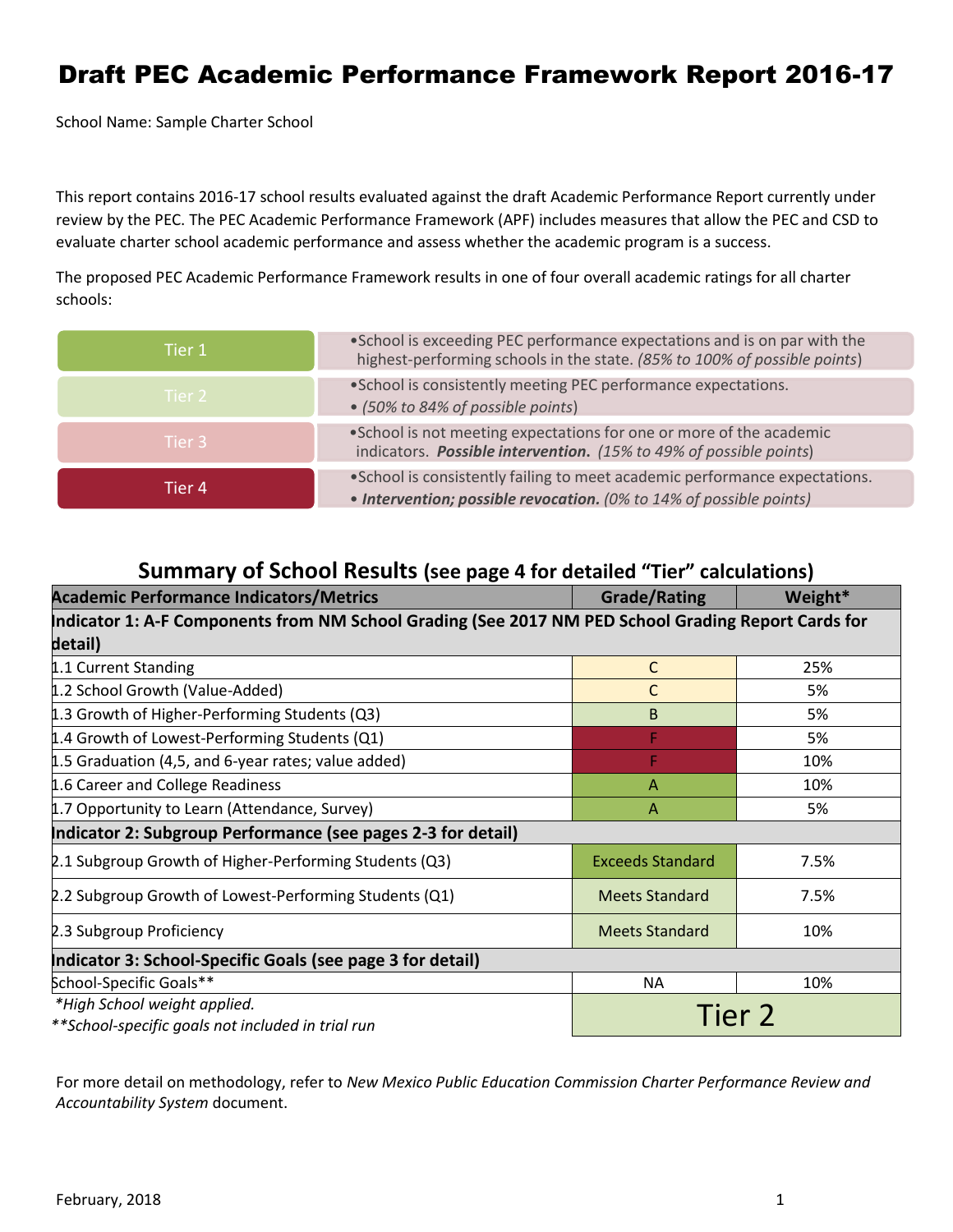## Draft PEC Academic Performance Framework Report 2016-17

School Name: Sample Charter School

### **Indicator 2 Detail: Subgroup Performance**

Framework points for subgroup measures are based on the school's relative performance (statewide percentile rank) compared to all NM public schools serving the same grades. Points assigned for each subgroup are averaged to calculate overall points for measures 2.1, 2.2, and 2.3.

| <b>Falls Far Below Standard</b><br>Statewide Rank 1 to 24 | <b>Below Standard</b><br>Statewide Rank 25 to 49 | Meets Standard<br>Statewide Rank 50 to 74 | Exceeds Standard<br>Statewide Rank 75 or<br>higher |
|-----------------------------------------------------------|--------------------------------------------------|-------------------------------------------|----------------------------------------------------|
|-----------------------------------------------------------|--------------------------------------------------|-------------------------------------------|----------------------------------------------------|

*Subgroup Growth: Schools are compared to all schools statewide serving the same grade levels, based on the A-F Student Growth results calculated by NM PED for Q3 and Q1 students. Results are reported only for group of 10 or more students.*

#### **2.1 Growth of Higher-Performing Students (Q3)**

| Subgroup       | <b>Growth Result</b>                                   | <b>Statewide Percentile</b> | <b>Assigned Points</b>   | Rating         |
|----------------|--------------------------------------------------------|-----------------------------|--------------------------|----------------|
|                |                                                        | Rank                        |                          |                |
| $FRL - ELA$    | 0.1                                                    | 73%                         | 73 Pts.                  | <b>Meets</b>   |
| $ELL - ELA$    | -                                                      |                             | $\overline{\phantom{0}}$ |                |
| SPED-ELA       | 0.2                                                    | 75%                         | 75 Pts.                  | <b>Exceeds</b> |
| $FRL - Math$   | 0.2                                                    | 81%                         | 81 Pts.                  | <b>Exceeds</b> |
| $ELL - Math$   | $\overline{\phantom{0}}$                               |                             |                          |                |
| SPED - Math    | 0.1                                                    | 71%                         | 71 Pts.                  | <b>Meets</b>   |
| <b>Overall</b> | <b>Average Assigned Points = 75 (Exceeds Standard)</b> |                             |                          |                |

#### **2.2 Growth of Lowest-Performing Students (Q1)**

| Subgroup       | <b>Growth Result</b>                                 | <b>Statewide Percentile</b> | <b>Assigned Points</b> | Rating         |  |
|----------------|------------------------------------------------------|-----------------------------|------------------------|----------------|--|
|                |                                                      | Rank                        |                        |                |  |
| $FRL - ELA$    | 0.1                                                  | 64%                         | 64 Pts.                | <b>Meets</b>   |  |
| $ELL - ELA$    | $\overline{\phantom{0}}$                             |                             |                        |                |  |
| SPED-ELA       | 0.2                                                  | 77%                         | 77 Pts.                | <b>Exceeds</b> |  |
| FRL-Math       | 0.1                                                  | 67%                         | 67 Pts.                | <b>Meets</b>   |  |
| $ELL - Math$   | $\overline{\phantom{a}}$                             |                             |                        |                |  |
| SPED - Math    | 0.1                                                  | 75%                         | 75 Pts.                | <b>Exceeds</b> |  |
| <b>Overall</b> | <b>Average Assigned Points = 71 (Meets Standard)</b> |                             |                        |                |  |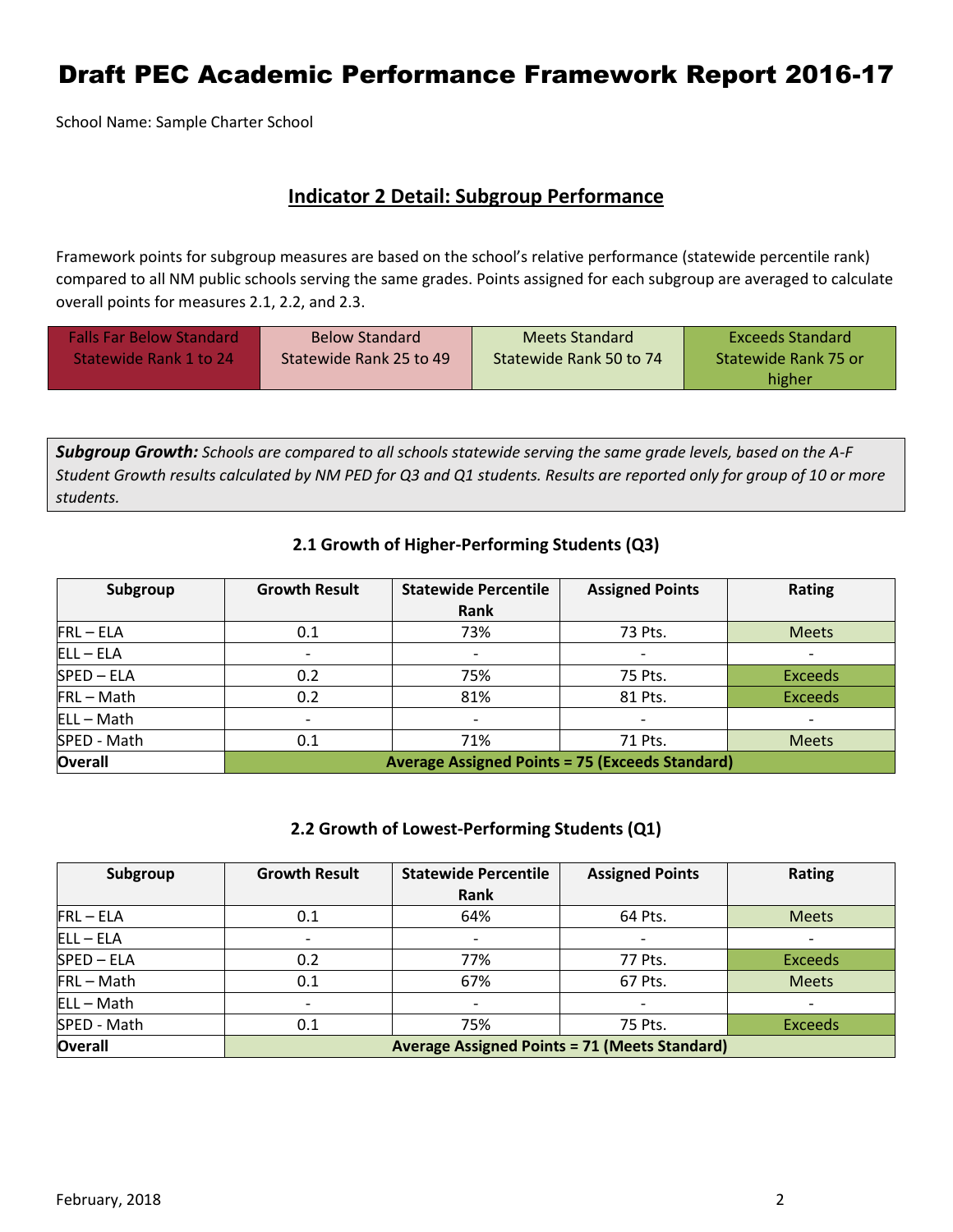## Draft PEC Academic Performance Framework Report 2016-17

School Name: Sample Charter School

*Subgroup Proficiency: Schools are compared to all schools statewide serving the same grade levels, based on the percentage of students proficient in each subgroup. Results are reported only for group of 10 or more students.*

| Subgroup       | <b>Proficiency Rate</b>                              | <b>Statewide Percentile</b> | <b>Assigned Points</b>   | <b>Rating</b>  |  |
|----------------|------------------------------------------------------|-----------------------------|--------------------------|----------------|--|
|                |                                                      | Rank                        |                          |                |  |
| $FRL - ELA$    | 35%                                                  | 75%                         | 75 Pts.                  | <b>Exceeds</b> |  |
| $ELL - ELA$    | $\overline{\phantom{0}}$                             | $\overline{\phantom{a}}$    | $\overline{\phantom{a}}$ |                |  |
| SPED-ELA       | 14%                                                  | 82%                         | 82 Pts.                  | <b>Exceeds</b> |  |
| FRL-Math       | 14%                                                  | 61%                         | 61 Pts.                  | <b>Meets</b>   |  |
| $ELL - Math$   | $\overline{\phantom{0}}$                             | $\overline{\phantom{a}}$    | $\overline{\phantom{0}}$ |                |  |
| SPED - Math    | 13%                                                  | 74%                         | 74 Pts                   | <b>Exceeds</b> |  |
| <b>Overall</b> | <b>Average Assigned Points = 73 (Meets Standard)</b> |                             |                          |                |  |

#### **2.3 Subgroup Proficiency**

*School-Specific Goals are not included in the draft performance reports, but would receive a 10 percent weight in the proposed Academic Performance Framework.*

### **Indicator 3: School-Specific Goals**